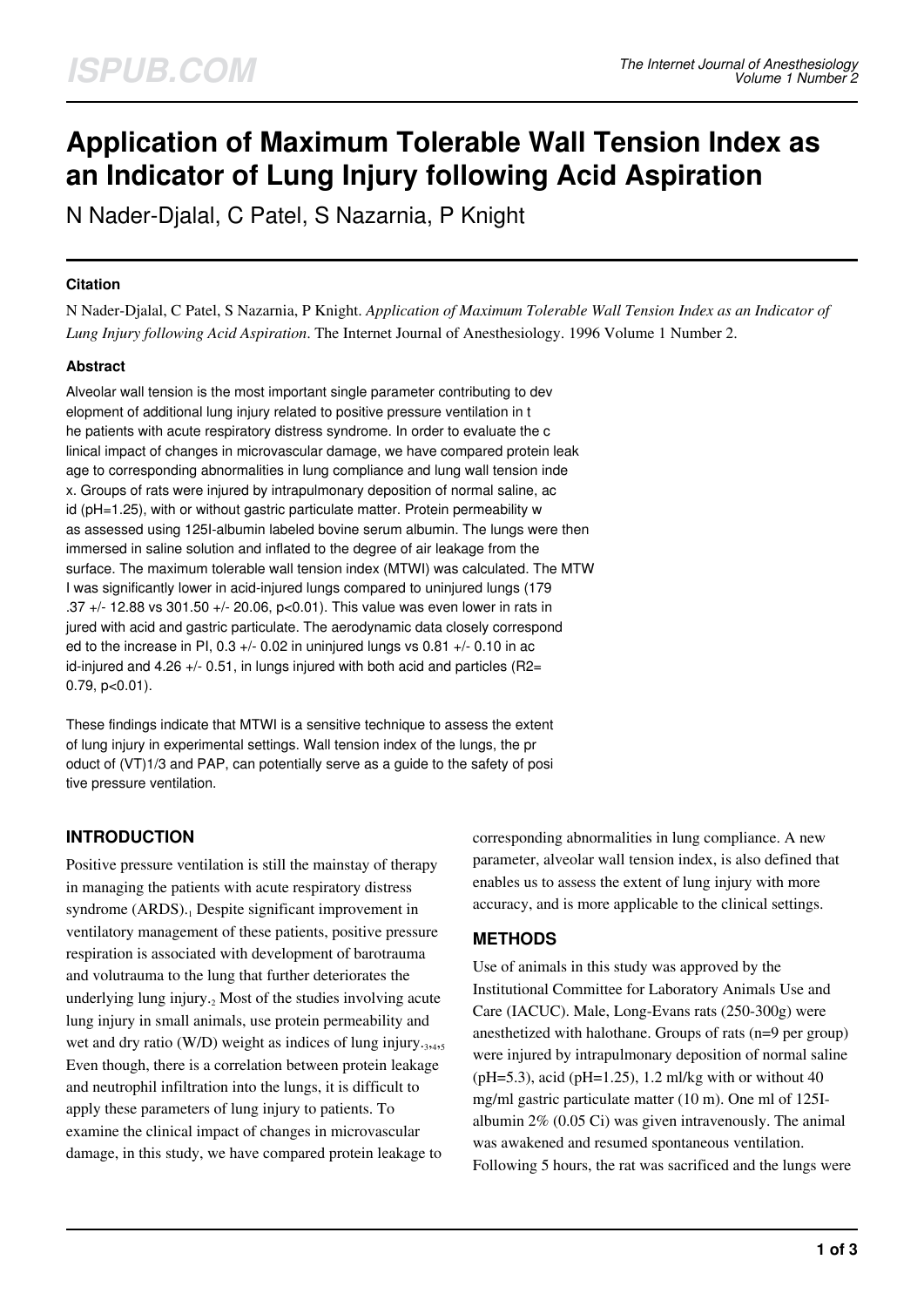perfused with saline to clear residual blood from pulmonary vasculature. The lungs were then immersed in saline solution and inflated to the degree of air leakage from the surface. The maximum volume (MV) and mean pulmonary airway pressure (PAP) prior to the leakage were recorded. The maximum tolerable wall tension index (MTWI) was calculated by following formula for each pair of lungs:

#### MTWI= MV1/3 x PAP

Airway pressure changes were measured per incremental changes of volume in a continuous fashion. Data were acquired by Labview software and dV/dP was calculated and used as an index of static lung compliance. MTWI is calculated by utilizing the cubic root of volume which is length and is expressed as a fraction of cm per kg of body weight. The product of length and pressure (cmH2O) results in the unit of cm.kg-1.cmH2O.

The radioactivity of the lungs and one ml of blood was counted by a gamma counter and the ratio is expressed as permeability index (PI). This parameter has been extensively used in our laboratory as well as other and is closely associated with the extent of lung injury in rats.4

## **RESULTS**

Animals injured with combination of acid and gastric particulate were less tolerant to increases in pulmonary airway pressure and higher volumes of lung insufflation, when compared to the lungs injured with acid alone and NSinjured lungs. The MWTI was 301.50 +/- 20.06 cm.Kg-1.cmH2O for uninjured lungs. It significantly decreased in the lungs injured with acid, 179.37 +/-12.88 cm.Kg-1.cmH2O compared to NS-injured lungs (P<0.05). Addition of gastric particle to the acidic aspirate caused further decrease in the ability of the lungs to tolerate increases in the alveolar wall tensions, 63.50 +/- 13.33 cm.Kg-1.cmH2O, p<0.01. (See Figure 1) Concomitant measurement of protein permeability revealed a parallel response following similar types of lung injury. Intrapulmonary instillation of acid increased protein permeability from 0.30 +/- 0.02 in NS-injured lungs to 0.81 +/- 0.10 in acid-injured lungs. Intratracheal deposition of acid in conjunction with gastric particulate synergistically increased PI to  $4.26 +/- 0.51$  (P<0.01). The aerodynamic data closely correlated to the increase in PI (R2=0.79, p<0.01). The dV/dP of the lungs significantly decreased following intratracheal instillation of acid + gastric particulate,  $0.71 +$ - 0.06 ml.Kg-1.cmH2O-1, when

compared to dV/dP of acid-injured, 1.31 +/- 0.16 ml.Kg-1.cmH2O-1, and NS-injured lungs 2.4 +/- 0.09 ml.Kg-1.cmH2O-1.

#### **Figure 1**



Permeability Index (PI) was significantly higher in the rats which were injured with acid or with combined acid and particulate than in NS-injured rats. Lungs were less compliant and tolerated smaller tension (MWTI, values are divided by 100 to fit in the chart for comparison) compared to NS injured lungs (\*P<0.05)

## **CONCLUSION**

These findings indicate that MTWI is a sensitive technique to assess the extent of lung injury in experimental settings. The values for this parameter closely correlated with the other indicators of lung injury (capillary leakage of protein and static lung compliance) following acid aspiration. Furthermore, this value can easily be calculated in clinical settings as the product of the cubic root of the tidal volume(VT) and pulmonary airway pressure, and used as a guide to safely administer positive pressure ventilation in patients with respiratory distress.

## **References**

1. Varon J, Wenker OC: The Acute Respiratory Distress Syndrome: Myths and Controversies. Internet J of Em and Int Care Med, 1997; volume 1, number 1; http://www.ispub.com/journals/IJEICM/Vol1/ards.htm 2. Hopewell PC: Failure of positive end-expiratory pressure to decrease lung water content in alloxan-induced pulmonary edema. Amer Rev Respir Dis 1979;120:813-819. 3. Lindsay TF. Walker PM. Romaschin A. Acute pulmonary injury in a model of ruptured abdominal aortic aneurysm. J Vascul Surg 1995; 22(1):1-8. 4. Kennedy TP, Johnson KJ, Kunkle RG, et al: Acute acid aspiration lung injury in the rat: Biphasic pathogenesis. Anesth Analg, 1989; 69:87-92.

5. Knight PR, Druskovich G, Tait AR, et al: The role of neutrophils, oxidants, and proteases in the pathogenesis of acid pulmonary injury. Anesthesiology, 1992; 77:772-8.